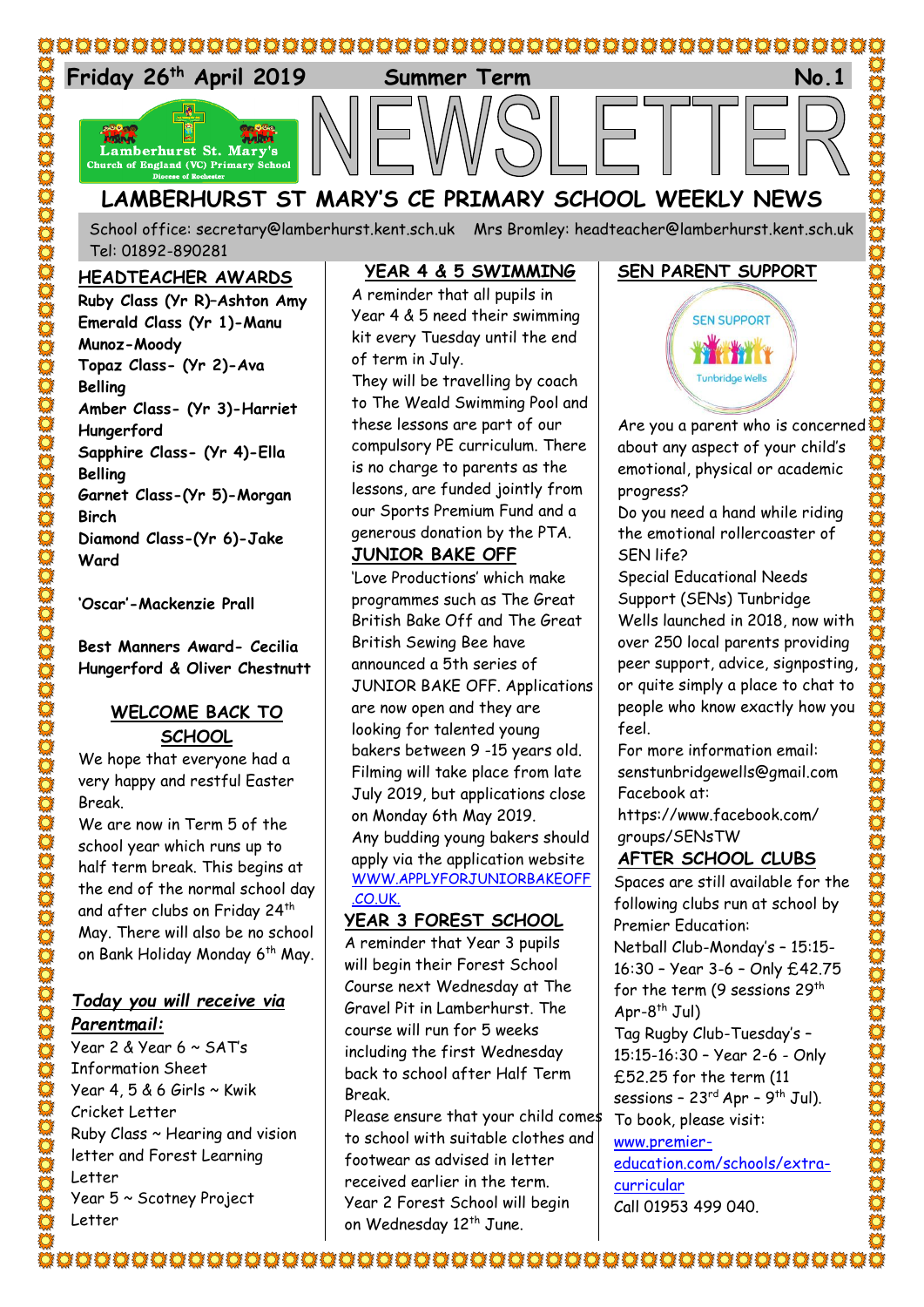**SAT'S** In Year 2, your child's teacher is responsible for judging the standards your child is working at in English reading, English writing, mathematics and science, by the end of key stage 1.

To help inform those judgements, pupils sit national curriculum assessments in English and mathematics, commonly called SATs. We do not take part in the optional test in English grammar, punctuation and spelling. The tests are a tool for teachers to help them measure your child's performance and identify their needs as they move into key stage 2. They also allow teachers to see how your child is performing against national expected standards.

The tests can be administered at any time during May and they are not strictly timed. Pupils may not even know they are taking them as we try to incorporate them into everyday classroom activities and assessments, which the children are used to doing throughout the school year. Pupils in Year 6 take more formal tests, which must be administered according to a strict timetable. These tests take place during the week beginning 13<sup>th</sup> May. We have sent an additional information attachment to all parents in Year 2 and Year 6 with this week's newsletter. **DRAMA AND LEGO CLUB**

Our two new clubs will be starting on Wednesday and Friday of next week. Please note that the new Drama Club finishes at 4.30pm now in line with all other clubs. Please do let Mrs Bromley know, if there are any other clubs that you would like her to investigate for the school.

# **MENTAL HEALTH MATTERS**

As a school community the mental health and well-being of our pupils, staff, parents and governors is of great importance.

There is now, thank fully a wealth of support online to support schools and families including the Good mental Health Matters website. **https://www.goodmentalhealth matters.com/for-parents** The website contains useful information to support mental health and well-being in families. As part of our curriculum work around mental health and wellbeing, we are very pleased that we will be one of the first schools in Kent to receive the Fantastic Fred Experience. Over the next two years, the Fantastic Fred Experience will tour primary schools across

Kent.

On Friday 24<sup>th</sup> May inside a popup classroom, every class will take part in an interactive, live, performance that will last for about 30 minutes.

The experience, is managed by a professional event team who will remain on our school site for the whole day,

Why Fantastic Fred?

F.R.E.D is an acronym for the four practical ways in which children can help to look after their own good mental health: **Food** – eating the right foods

**Rest** – getting enough sleep

**Exercise** – being active

**Digital Devices** – managing time online

Fantastic Fred and his professor will teach children how to look after their own mental health in a positive and memorable way.

#### **WEALDEN HUB- MEN NEEDED!**

The Weald Family Hub began in response to rising concerns about wellbeing and mental illness in young people in our Wealden community. It has connected local churches, schools and individuals to fund the initial work, in OF OF OFFICERS addition to funding from the Weald Deanery (part of Canterbury Diocese). Through this funding support by the Weald schools, coupled with match funding from Parish Churches and the Deanery, The Hub has a team of five volunteers from the local community trained as mentors and in response to local appeals and offers from a  $\ddot{O}$ number of people in the Weald community, a second training course for mentors begins later in the year.

In addition, a team of Parents **SOFTWARE** Supporting Parents (PSP) volunteers are actively working hard supporting families. Weald Hub would love to hear Ö from any gentlemen who would be willing to offer some time to support young people in our local secondary schools. Your skills, knowledge and life experience can really make a difference as positive male role models in the lives of teenagers with challenges. Please get in touch with Weald Hub if you would like to understand more. Mentors give a minimum of an hour a week to listen and offer support to students. A mentor acts as a good role model, who works alongside a student to encourage and support them for a period of time. They listen to, share experiences and ooderander challenges, and help the young people to find solutions. Volunteers can come from all walks of life: retired people, business people, young adults, parents, grandparents, church leaders and youth workers.